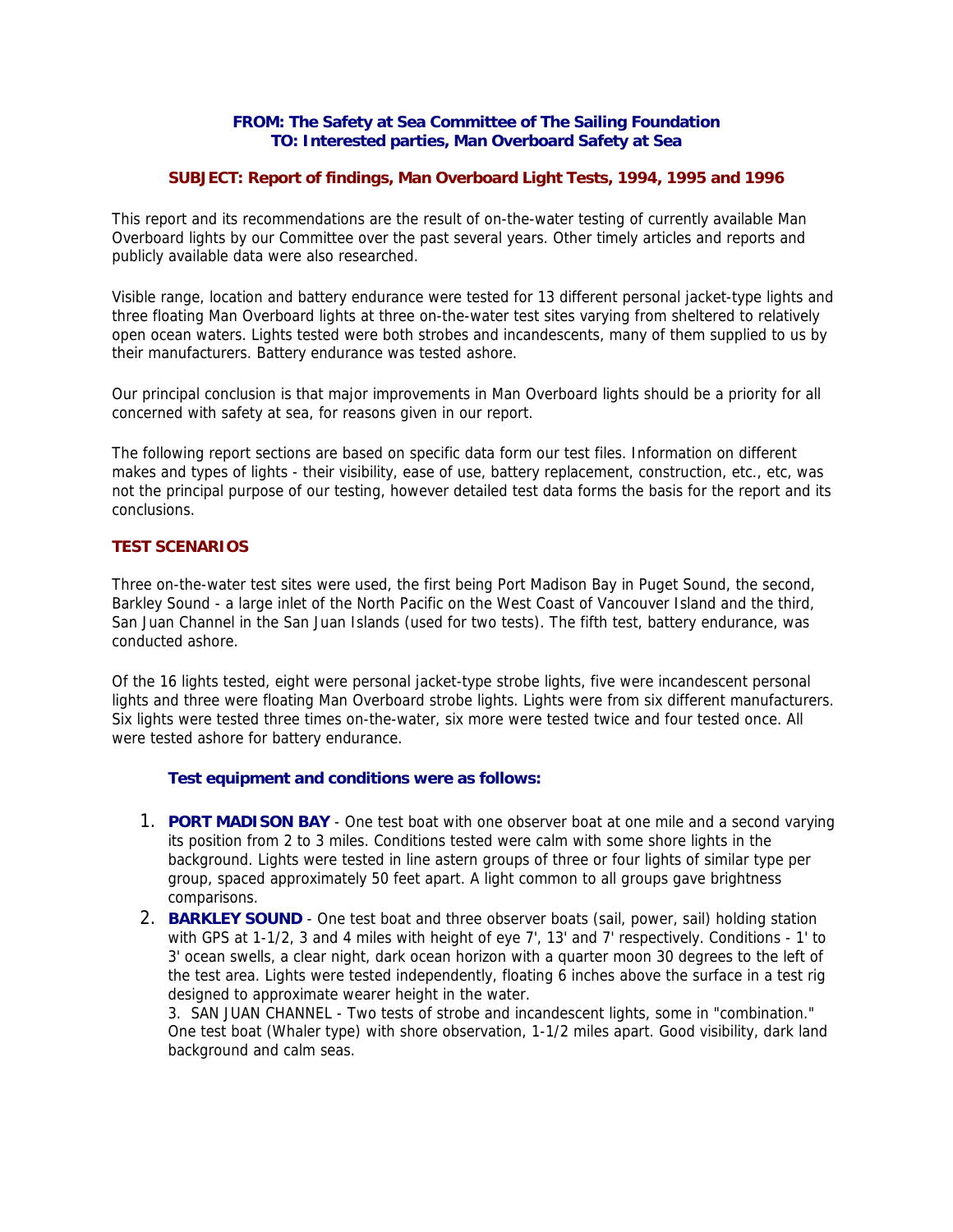# **VISIBLE RANGE**

A correlation of the test results shows the following:

- 1. All lights were visible at 3/4 mile with the naked eye the degree of brightness varied significantly. (All test sites)
- 2. At 1-1/2 miles, 10 lights were rated "bright" to "good" with the naked eye, two were rated "adequate" and the remainder were "weak" to unseen. All rated "good" were strobe lights. (All test sites)
- 3. At 3 miles, four lights (all strobes) were seen one with the naked eye and three with 7X50 binoculars, the rest were unseen.
- 4. At 4 miles observers believed they might have seen four lights (all strobes) very faintly and intermittently. Sweeping a horizon sector proved a much better search technique rather than trying to focus on where the light apparently was last seen.

## **ATTENTION, LOCATING AND RANGING**

Immediately following the Barkley Sound tests a one and one-half hour debriefing was held with all test observers, many of whom were experienced ocean sailors, resulting in these observations:

- 1. The strobe light, a certain attention-getter, is poor for locating and ranging due to the short duration and nature (blue-white light) of its flash even when close aboard. It is difficult to visually acquire and reacquire from any distance particularly in a swell condition which causes random flashes due to obscuration. The large floating Man Overboard lights "bob" at varying angles, resulting in random flashes. Constant eye scanning is helpful for location purposes. Observers have reported that stand-alone masthead strobe lights on other vessels provide very little range estimation. Some in-the-water wearers of personal strobe lights have reported a "hypnotic" effect from long-term exposure to their flashes.
- 2. A white or colored steady or intermittent light is far better than a strobe light for ranging and locations as borne out by brightly-lighted buoys, light houses, range lights, etc.
- 3. Current state-of-the-art personal Man Overboard lights appear to give "naked-eye" visibility of approximately two miles for strobe lights and 1-1/2 miles for a steady white light. These ranges can probably be increased by 50 percent with 7X50 binoculars under good conditions.

### **BATTERY ENDURANCE**

A battery endurance test of the lights was undertaken ashore. The test was terminated at 72 hours with these results:

- 1. All three of the large floating Man Overboard lights tested (all with 6 volt alkaline lantern batteries) and two personal lights (one strobe and one incandescent) were still flashing intermittently at 72 hours. All utilized alkaline batteries and showed signs of slowing flash rates when the test was terminated.
- 2. The remaining 11 (all "personal" lights) went out in a range varying from a low of 7-1/2 hours to a high of 60 hours.
- 3. As a generality, although there were exceptions, the larger the battery, the longer the light lasted - as could be expected. D cells outlasted C cells, which outlasted AA's, etc. Two personal strobes and one incandescent utilized lithium batteries which lasted between 14 and 23.5 hours, They were outlasted by seven lights powered by alkaline cells. It was observed that some alkalinepowered lights would "recover" and operate again for periods of one to two hours after being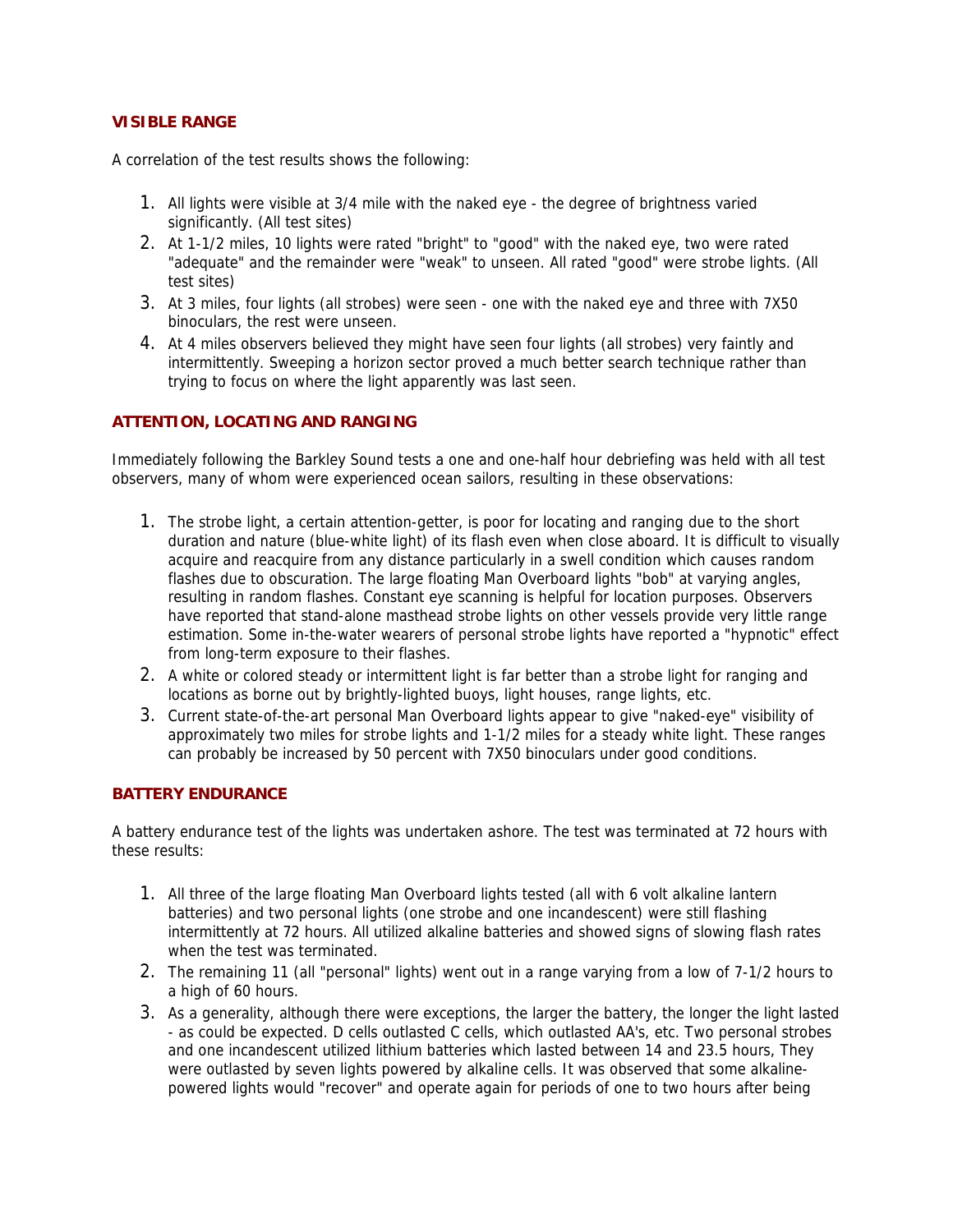switched off for 6 to 24 hours. This could be of some value to a victim awaiting rescue for a long period of time.

### **OBSERVATIONS AND CONCLUSIONS**

By far the majority of experienced sailors seem to agree that strobe lights are the best type of light for attention-getting and extremely poor for distance ranging. Rescue helicopter pilots have indicated that strobes get them to the scene but spoil depth perception. They would like to have a steady light on the victim for exact location and height judgment for actual pickup.

It seems apparent that the lighting employed by aircraft may point the way for research and development of better Man Overboard lights at this time. Commercial and General Aviation aircraft combine the strobe light with the bright fixed incandescent light, giving both location and ranging to all observers. Our tests of existing off-the-shelf Man Overboard lights indicate that current standards for naked eye visibility under good conditions can be 1-1/2 miles for personal strobe lights and up to 3 miles with binoculars for both personal and floating strobe lights. Some fixed white incandescent personal lights may meet a 1-1/2 mile standard at this time.

### **LIGHT TEST SPECIFICS**

| Manufacturer,<br><b>Model, Type</b>           |               | <b>Visibility (miles)</b> | <b>Battery Endurance</b><br><b>Type Cell/Hours</b> |                |
|-----------------------------------------------|---------------|---------------------------|----------------------------------------------------|----------------|
|                                               | 1.5           | 3.0                       | 4.0                                                |                |
|                                               |               |                           |                                                    |                |
| <b>Personal Incandescent</b><br><b>Lights</b> |               |                           |                                                    |                |
| ACR 731 (fixed)                               | Weak          | Unseen                    | Unseen                                             | 1 D alk./72    |
| Guest 378C (fixed)                            | Weak          | Unseen                    | Unseen                                             | 1 9V alk./7.5  |
| Guest 378B (blinking)                         | Weak          | <b>NT</b>                 | ΝT                                                 | 1 9V Alk./34   |
| Fulton 101 (fixed)                            | Weak          | ΝT                        | <b>NT</b>                                          | 1 3V lith./14  |
| <b>Stearns RescueMate (fixed</b>              | Adequate      | <b>NT</b>                 | <b>NT</b>                                          | 4 AA alk./20   |
|                                               |               |                           |                                                    |                |
| <b>Personal Strobe Lights</b>                 |               |                           |                                                    |                |
| <b>ACR Firefly 1</b>                          | <b>Bright</b> | *Good                     | *Faintly?                                          | Special/20.7   |
| <b>ACR Firefly 2</b>                          | Good          | *Adequate                 | Unseen                                             | 2 AA alk./13.5 |
| <b>ACR Firefly Plus</b>                       | <b>Bright</b> | Unseen                    | Unseen                                             | 2 AA alk./13.5 |
| <b>ACR 733</b>                                | <b>Bright</b> | Unseen                    | Unseen                                             | 1 D cell/72    |
| Forespar RL2                                  | Good          | Unseen                    | *Faintly?                                          | 1 C cell/22.5  |